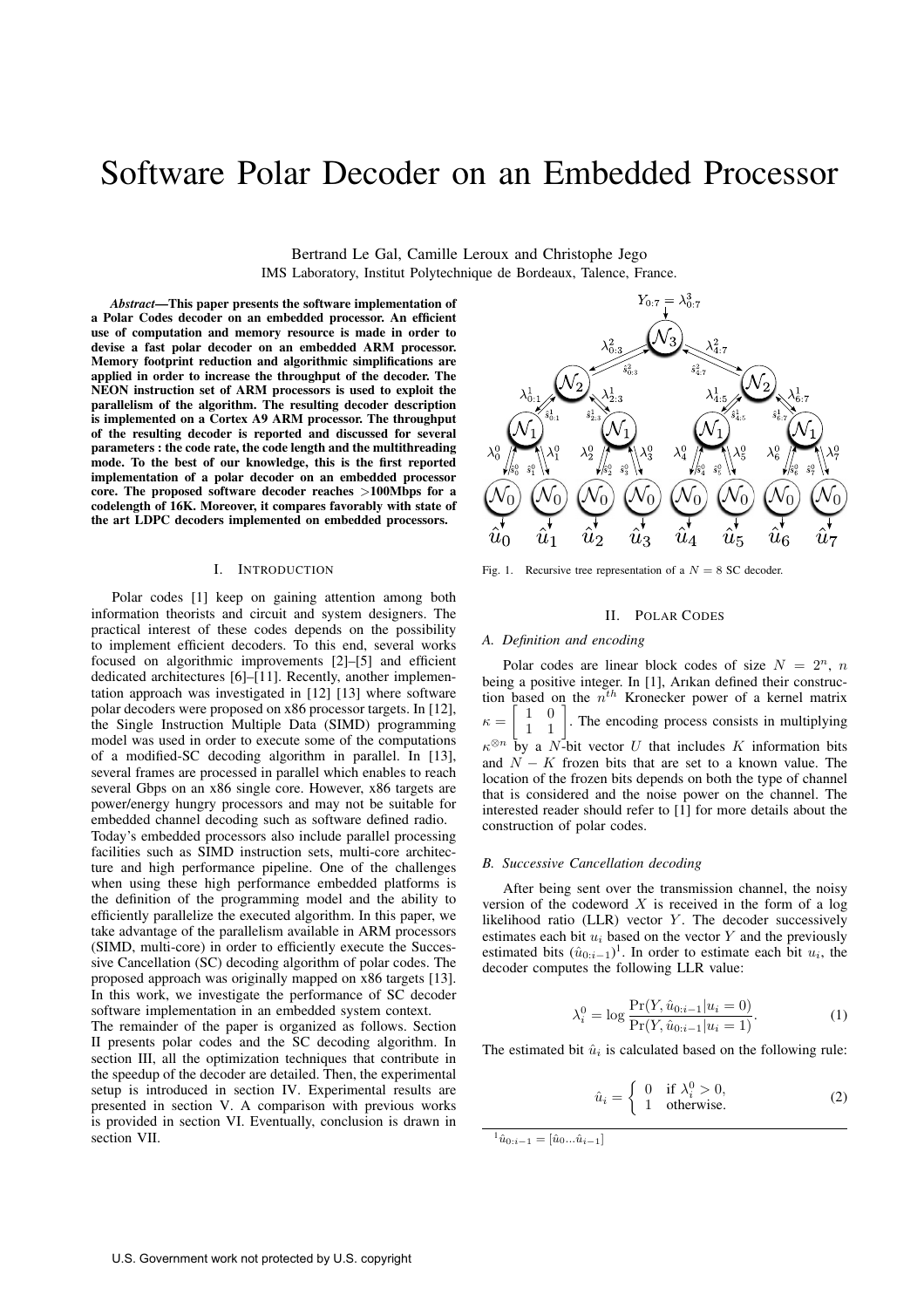Due to its sequential nature, the SC decoding algorithm has strong data dependencies that limit the amount of parallelism that can be exploited within the algorithm. As suggested in [5], the SC decoding algorithm can be represented in the form of a tree that is recursively traversed in the following order: root node, left child node, right child node. The SC decoding algorithm is described as a recursively traversed tree (Figure 1). The root node  $\mathcal{N}_3$  receives the channel information Y and successively exchange data with the left and right child nodes  $\mathcal{N}_2$ . The leaf nodes  $\mathcal{N}_0$  are called by nodes  $\mathcal{N}_1$  and generate the estimation  $\hat{u}_i$ . Assuming that a non-leaf/non-root node  $\mathcal{N}_j$ receives  $\lambda_{a:a+J-1}$ , with  $J = 2<sup>j</sup>$ , it executes Algorithm 1.

**Algorithm 1** Node  $\mathcal{N}_i$  update function

- Require:  $\lambda_{a:a+J-1}^j$ <br>1: Calculates  $J/2$  concurrent f functions:<br> $\lambda^{j-1} = f(\lambda^j, \lambda^j)$  as  $\lambda^j \leq \lambda^j$  $\lambda_i^{j-1} = f(\lambda_i^j; \lambda_{i+\frac{J}{2}}^j), a \le i < \frac{J}{2},$ <br>Pequatricly, colle<sup>2</sup>the left child
- 2: Recursively calls the left child node  $\mathcal{N}_{i-1}$  to get the partial sums:
- sˆ  $j^{-1}_{a:a+\frac{J}{2}-1} = \mathcal{N}_j(\lambda_{a:a+\frac{J}{2}-1}^{j-1}),$
- 3: Calculates  $J/2$  concurrent g functions:<br> $\lambda^{j-1} = g(\lambda^j \lambda^j \cdot \hat{\varepsilon}^{j-1})$   $g + \frac{J}{2} \leq i < j$  $\lambda_i^{j-1} = g(\lambda_{i-1}^j; \lambda_i^j; \hat{s}_{i-1}^{j-1}), a + \frac{1}{2} \le i < a + J,$ <br>Posumojugly galle the write objet and note  $\lambda_i$
- 4: Recursively calls the right child node  $\mathcal{N}_{j-1}$  to get the partial sums:
- sˆ  $\hat{s}_{a+\frac{J}{2}:a+J-1}^{j-1} = \mathcal{N}_j(\lambda_{a+\frac{J}{2}:a+J-1}^{j-1}),$ <br>5: **Combines partial sums of step 2 and 4:** sˆ  $j_i = \hat{s}_i^{j-1} \oplus \hat{s}_{i+\frac{j}{2}}^{j-1}, \ a \leq i < \frac{J}{2}.$ 6: return  $\hat{s}_{a:a+J-1}$

 $f$  and  $g$  functions are defined as:

$$
\begin{cases}\nf(\lambda_a, \lambda_b) = sgn(\lambda_a, \lambda_b) \cdot \min(|\lambda_a|, |\lambda_b|) \\
g(\lambda_a, \lambda_b, \hat{u}) = (-1)^{1-2\hat{u}} \lambda_a + \lambda_b\n\end{cases}
$$
\n(3)

## III. SPEEDING UP THE SOFTWARE POLAR DECODER

This section describes the different optimization techniques that were applied to the SC decoding algorithm in order to implement it on an embedded processor. These optimizations were originally applied to an x86 processor [13]. In this work, we transpose these optimizations to an ARM processor in order to investigate the performance of a software SC decoder on an embedded processor target.

## *A. Tree cut*

In [5], it was shown that some of the computations in SC decoding are not necessary. Let us consider a node  $\mathcal{N}_i$  that corresponds to the decoding of a subcode of size  $J = 2<sup>j</sup>$ . Assuming that the considered subcode has a code rate 0, the node  $\mathcal{N}_j$  returns  $\hat{s}_{a:a+J-1}^j = 0$  regardless of  $\lambda_{a:a+J-1}^j$  because  $\hat{u}_{a:a+J-1}^{j} = 0$ . For example, in Figure 1, if the left child node<br>of  $\mathcal{N}_2$  corresponds to a rate-0 code  $ie$   $\hat{u}_{0,2} = 0$  one can of  $\mathcal{N}_3$  corresponds to a rate-0 code, *i.e.*  $\hat{u}_{0:3} = 0$ , one can directly deduce that  $\hat{s}_{2:3}^2 = 0$  regardless of  $\lambda_{2:3}^2$ . It significantly directly deduce that  $\hat{s}_{0:3}^2 = 0$  regardless of  $\lambda_{0:3}^2$ . It significantly reduces the number of computation in SC decoding algorithm reduces the number of computation in SC decoding algorithm. A similar statement can be made if the considered subcode has a code rate 1. In such a case,  $\hat{s}_i = sign(\lambda_i)$  and  $\hat{u}_i = \hat{s}_i \kappa^{\otimes j}$ , with  $a \leq i \leq J$ . However, for rate-1 subcodes, the saved LLR computations are counterbalanced by extra hard-decision computation:  $\hat{u}_i = \hat{s}_i \kappa^{\otimes j}$ . It limits the efficiency of rate-1

**Algorithm 2** Node  $\mathcal{N}_i$  code rate checking function

| 1: <b>if</b> $(R(\mathcal{N}_i) == 0)$ then |
|---------------------------------------------|
| 2: $\hat{u}_{a:a+J-1} = 0$                  |
| 3: $\hat{s}_{a:a+J-1}^j = 0$                |
| 4: else                                     |
| 5: Call Algorithm 1                         |
| $6:$ end if                                 |
| 7: <b>return</b> $\hat{s}_{a:a+J-1}^j$      |
|                                             |

code simplification as confirmed by our experimentations. For this reason, the proposed software polar decoder includes this computation reduction only for rate-0 subcodes. Each node in the tree is characterized by its code rate. The code rate can either be  $R = 0$  or  $R \neq 0$ . This information (one bit per node) is stored for each node in a static vector because this is constant for a given polar code. When a node  $\mathcal{N}_i$  is called, it retrieves its associated code rate ( $R = 0$  or  $R \neq 0$ ) and depending on the value, it performs the associated processing. This simplification means that some nodes are never accessed and can simply be cut from the recursive tree representation.

## *B.* N<sup>3</sup> *node unrolling*

Let us consider an SC decoder for  $N \gg 8$ , the processing of nodes located in the lower part of the tree  $(0 \lt j \lt 3)$ includes a lot of recursive function calls. In general, in the tree representation of the decoder, there are  $2^{n-j}$  nodes of type  $\mathcal{N}_i$ . Optimizing the execution of these lower level nodes clearly benefits to the overall decoding time. In order to speed up this part of the decoding, the recursive description of node  $\mathcal{N}_3$  was completely manually *unrolled*<sup>2</sup>. It allows the compiler to i) avoid multiple recursive function calls ii) statically reorder instructions and iii) memorize frequently accessed intermediate results into registers that are faster to access than a memory. Moreover, the most frequently called functions (e.g.  $f, g$ , etc...) are directly written in assembly in order to optimize their execution on the SIMD (NEON) arithmetic and logic units of the ARM processor.

## *C. Memory sharing*

Accessing data stored in the memory is time consuming especially if cache misses occur. As shown in our experimental results, this is especially critical for embedded processors where the amount of cache memory is usually limited. In order to reduce the probability of cache misses, an effort was made to reduce the memory footprint of the decoder. During the decoding of one frame  $Y$ , the SC decoding algorithm needs to access (read/write) to:

- $N(\log N)$  LLRs:  $\lambda_{0:N-1}^{0:n-1}$ ,
- *N* channel values:  $Y_{0:N-1} = \lambda_{0:N-1}^n$ ,
- $N(\log N 2)$  partial sums:  $\hat{s}_{0:N-1}^{1:n-1}$ ,
- *N* decoded bits  $\hat{u}_{0:N-1} = \hat{s}_{0:N-1}^0$ .

Assuming that each data is stored in the form of a 32-bit integer or floating point number, the memory footprint of the decoder

<sup>&</sup>lt;sup>2</sup>From our experimentations, unrolling nodes of degree  $j > 3$  does not significantly improve the speed.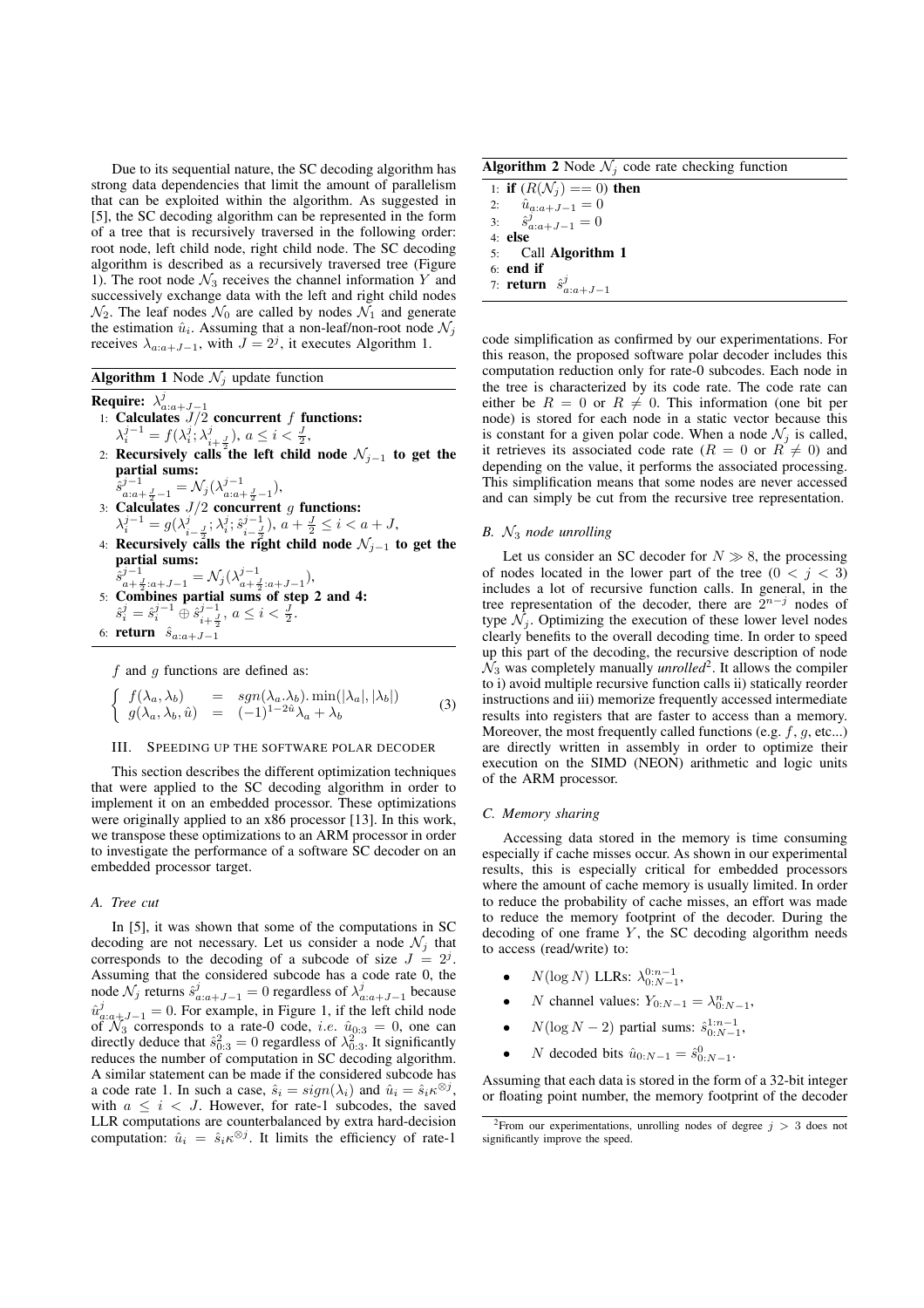| $\left \mathcal{M}_0\right \mathcal{M}_1\left \mathcal{M}_2\right \mathcal{M}_3\left \mathcal{M}_4\right \mathcal{M}_5\left \mathcal{M}_6\right \mathcal{M}_7\right \left \mathcal{L}_0^2\right $ |  |  |  |               | $\mathcal{L}_1^2$ | $\mathcal{L}^2_2$                         | $\mathcal{L}_3^2$ | $\mathcal{L}^1_0$ | $\mathcal{L}^1_1$           | $\mathcal{L}_0^0$ |
|---------------------------------------------------------------------------------------------------------------------------------------------------------------------------------------------------|--|--|--|---------------|-------------------|-------------------------------------------|-------------------|-------------------|-----------------------------|-------------------|
| $Y_0 Y_1 Y_2 Y_3 Y_4 Y_5 Y_6 Y_7$                                                                                                                                                                 |  |  |  | $\lambda_0^2$ | $\lambda_1^2$     | $\lambda_2^2$                             | $\lambda_3^2$     | $\lambda_0^1$     | $\lambda_1^1$ $\lambda_0^0$ |                   |
|                                                                                                                                                                                                   |  |  |  | $\lambda_4^2$ |                   | $\lambda_5^2$ $\lambda_6^2$ $\lambda_7^2$ |                   | $\lambda_2^1$     | $\lambda_3^1$               | $\lambda_1^0$     |
|                                                                                                                                                                                                   |  |  |  |               |                   |                                           |                   | $\lambda_4^1$     | $\lambda_5^1$               | $\lambda_2^0$     |
|                                                                                                                                                                                                   |  |  |  |               |                   |                                           |                   | $\lambda_6^1$     | $\lambda_7^1$               | $\lambda_3^0$     |
|                                                                                                                                                                                                   |  |  |  |               |                   |                                           |                   |                   |                             | $\lambda_4^0$     |
|                                                                                                                                                                                                   |  |  |  |               |                   |                                           |                   |                   |                             | $\lambda_5^0$     |
|                                                                                                                                                                                                   |  |  |  |               |                   |                                           |                   |                   |                             | $\lambda_6^0$     |
|                                                                                                                                                                                                   |  |  |  |               |                   |                                           |                   |                   |                             | $\lambda_7^0$     |
|                                                                                                                                                                                                   |  |  |  |               |                   |                                           |                   |                   |                             |                   |

Fig. 2. Optimized  $Y_i$  and  $\lambda_i^j$  memory mapping for  $N = 8$ .

is

$$
\mu_A = 8N \log N \qquad (Bytes). \tag{4}
$$

As shown in [6], it is possible to assign only  $N - 1$  memory locations for LLRs and  $N - 1$  for partial sums. In such a memory architecture, each memory location stores different data that are not alive during the same period time of the decoding process. More specifically, the following memory mapping can be applied:

$$
Y_i \rightarrow \mathcal{M}_i
$$
  
\n
$$
\lambda_i^{(j)} \rightarrow \mathcal{L}_{i[2^j]}^{(j)}
$$
  
\n
$$
\hat{s}_i^{(j)} \rightarrow \mathcal{S}_{i[2^j]}^{(j)}
$$
  
\n
$$
\hat{u}_i \rightarrow \mathcal{U}_i
$$
 (5)

The footprint of this memory mapping is

$$
\mu_B = 16N - 8 \qquad (Bytes). \tag{6}
$$

It reduces the memory footprint by a factor  $O(\log N)$ . An example of the memory mapping is depicted in Figure 2 for  $N = 8$ . In [6], the reduced memory ensures a lower area of the implemented architecture. In a software description, this memory footprint reduction tends to reduce the cache misses even for large N.

# *D. Data packing*

*1) Bits packing:* In the previously presented memory mapping, for each memory location  $S_i^j$  and  $U_i$ , a single bit is stored as an integer. It is subontimal in the sense that a binary value as an integer. It is suboptimal in the sense that a binary value is stored in a 32 bit-wide location. In order to compress the memory footprint of the software decoder, packets of 32 bits are stored in a single memory location. It reduces the size of the memory dedicated to  $S_i^j$  and  $U_i$  by a factor 32. Moreover, 32 memory accesses are replaced by a single memory access 32 memory accesses are replaced by a single memory access and some masking operations. These masking operations are necessary to retrieve the 32 individual bits stored at the same memory location.

*2) LLRs packing:* In a basic description of the decoder, the LLRs are represented in 32-bit floating-point format. BER simulations show that 8-bit fixed-point format is sufficient to obtain similar decoding performance as shown in [12]. One can actually notice a slight performance degradation for large code lengths. To illustrate this observation, BER performance curves are provided in section IV. Data packing is also applied to LLR storage in order to further reduce the memory footprint. If the software decoder can processes  $F$  frames in parallel (as it will be discussed in the next subsection), then the memory footprint of the decoder with memory sharing and data packing includes  $F \times N$  bytes for channel values,  $F \times N$  bytes for LLR values,  $\frac{F \times N}{S}$  bytes for partial sums and  $\frac{F \times N}{S}$  bytes for decoded bits. The total memory footprint is then:

$$
\mu_C = \frac{9 \times F \times N}{4} \qquad (Bytes)
$$
 (7)

For a codelength of  $N = 32768$ , the memory sharing combined with data packing reduces the memory footprint by a factor  $\frac{\mu_A}{\mu_C} \approx 60$ . Table I gives the memory footprint of the software polar decoder for different code lengths and different software polar decoder for different code lengths and different parallelism level values F.

## *E. From x86 processor to ARM processor*

In [12], the SIMD facilities of Intel processors are exploited to speedup a software polar decoder. A modified version of SC decoding is used [14]. In this modified version, subcodes are classified into different categories (repetition codes, single parity-check (SPC) codes and repetition-SPC codes). Instead of applying SC decoding on these particular subcodes, some more parallelizable algorithms are applied. This approach enables a better computation vectorization of the whole processing.

In [13], instead of using the intra frame parallelism, the *inter frame* parallelism is exploited. Thus, several independent frames are decoded in parallel. The main advantage of this approach is that the processor SIMD unit is always fed with data which garantees a better utilization rate and enables multi-Gbps decoding.

In this work, the same principle is applied to an ARM processor with NEON instruction set. Processing  $F$  frames in parallel requires to interleave the different frames in such a way that  $F$  contiguous data can be accessed from a single load instruction. This data alignement reduces the amount of memory adress computations. Before the decoding process,  $Y_i$ values has to be reordered (interleaved). Then, the decoding process is executed on  $F$  frames in parallel. Finally, after the decoding process,  $U_i$  values are reordered back (deinterleaved). An illustration of the whole decoding procedure is detailed in Figure 3.

#### IV. EXPERIMENTAL SETUP

The targeted device is a Quad-Core Cortex-A9 ARM processor. Each core has 32KB of L1 data cache and 32KB of L1 instruction cache. A 1MB unified L2 cache memory is shared between processor cores. The working frequency is 1.4 GHz when a single processor core is used, 1.3 GHz otherwise. The ARM processor is included in a NVIDIA Tegra 3 development kit. In addition to the ARM Quadcore processor, the Tegra3 SoC includes a 2GB DDR3 RAM, a GPU and some application specific accelerators.

The optimized software SC decoder was described in standard C language. The LLR values are represented in fixed-point format (8 bits) in such a way that  $\bar{F} = 128/8 = 16$  frames can be processed in parallel with the NEON instruction set. NEON instruction-set is used according to C built-in instructions available in the GCC toolchain. The source code was compiled with GCC compiler (version 4.6)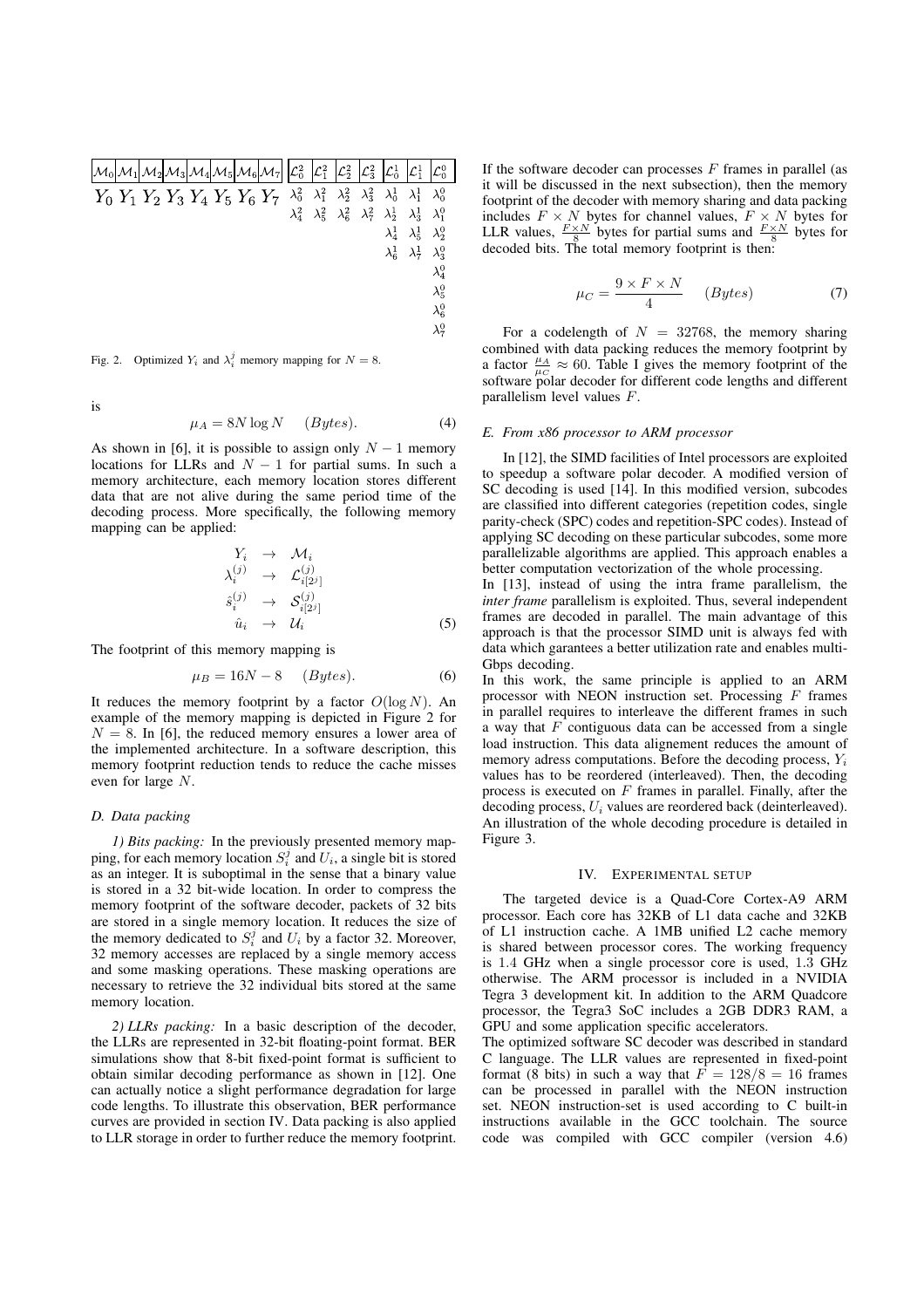|                                        | റ്റ്<br>∼<br>$\overline{\phantom{0}}$ | റാ<br>∼                  | 9 T G | $\Omega$ .<br>- | ചെ<br>∼        | വാ<br>∼<br>- | 014<br>∸<br>- | ചാ<br>-                 | ດ⊥t<br>-<br>-          | $^{\circ}$ | 1C<br>- | OTA.<br>-              | - 25<br>∸<br>— |
|----------------------------------------|---------------------------------------|--------------------------|-------|-----------------|----------------|--------------|---------------|-------------------------|------------------------|------------|---------|------------------------|----------------|
| ARM<br>$\overline{\phantom{a}}$        | ∼                                     | $\overline{\phantom{a}}$ |       |                 |                | 34           | 68            | 136                     | $\sim$<br><u>_ . _</u> | 544        | 1088    | $\overline{ }$<br>2176 |                |
| 16<br>'M-NEON<br>$\overline{u}$<br>$=$ | 10                                    | 1 <sub>Q</sub><br>. .    | 38    | 76              | 157<br>$1 - 2$ | 304          | 608           | 1216<br>$1 \leq 1 \leq$ | 2432                   | 4864       | 9728    | 19456                  | 3801<br>υo     |

TABLE I. MEMORY FOOTPRINT  $(\mu_C)$  OF THE DECODER IN KBYTES (ROUNDED TO THE UPPER VALUE).



Fig. 3. SIMD decoding procedure

and the following compilation options were applied:  $-03$ -mfpu=neon -funroll-loops -march=native -fprefetch-loop-arrays -fopenmp.

The throughput measurement procedure is as follow. A large set of random information vectors  $(U)$  is generated, then each vector is encoded  $(X)$  and mapped to BPSK. Gaussian noise is added  $(Y)$  in order to emulate an AWGN channel. A high precision counter provided by the Boost Chrono library is used to measure the whole decoding process execution time. This process is repeated during a period of 60 seconds. The measure of the decoding time is averaged over the whole set of decoded frames. The time required to decode  $F$  frames includes  $i$ ) the writing of the  $F$  frames into the decoder memory,  $ii)$  the decoding of  $F$  frames with the SIMD decoder, *iii)* the writing of the F estimated codewords and *iv)* the interelaving/deinterleaving functions.

## V. EXPERIMENTAL RESULTS

In this section, the impact of the following parameters on the throughput of the proposed software decoder is reported: the codelength  $N$ , the code rate  $R$  and the number of cores M.

## *A. Impact of the code length* N

Error correction performance of Polar Codes improves with the code length  $N$ . It is then necessary to evaluate the impact of the codelength value on the throughput. As shown in Figure 3, the whole decoding process includes the decoding function and the interleaving/deinterleaving functions. The latency of the decoder is the time required to interleave, decode and deinterleave  $F$  frames. The processing of one frame includes  $O(N \log(N))$  computations, memory accesses and control statements. Since  $\tilde{F}$  frames are processed in parallel, the latency is invariant with  $F: L(N) = O(N \log(N))$ . Within



Fig. 4. Measured coded and information throughputs on a single core of the ARM processor with the NEON instruction set.

L(N) seconds, F.N bits are decoded and the resulting *coded throughput* is:

$$
D(N) = \frac{F.N}{L(N)} \approx O\left(\frac{F}{\log N}\right). \tag{8}
$$

This equation is valid if no cache miss occurs and the processor frequency is constant. Figure 4 shows the coded throughput  $D$ for different values of  $N$  and  $R$ . For a fixed code rate  $\overline{R}$ , the throughput decreases with  $log(N)$ . One should notice that from  $n = 14$  to  $n = 15$ , the throughput drops. This can be explained by the increasing footprint of the decoder which becomes larger than the cache and causes more cache misses during the decoding process. It means that cache misses may occur for the codes having a large code lengths. Data that cannot be stored in the cache memories are stored in the system memory outside of the ARM chip. Such external memory accesses are very costfull in terms of clock cycles. It explains the change in trends observed in Figure 4. This interesting fact shows that the memory architecture is one of the limiting factor of embedded processors for polar code decoding. Reducing the memory footprint of the decoder is then a key challenge in order to devise efficient software implementations of channel decoders in general.

#### *B. Impact of the code rate* R

As explained in section III-A, when a rate-0 subcode is reached in the tree representation, all computations related with leaf nodes can be avoided. It enables a reduction in the total number of computation to be performed during the decoding of one frame. As the code rate decreases, the number and the size of rate-0 subcodes tends to increase. It means that the total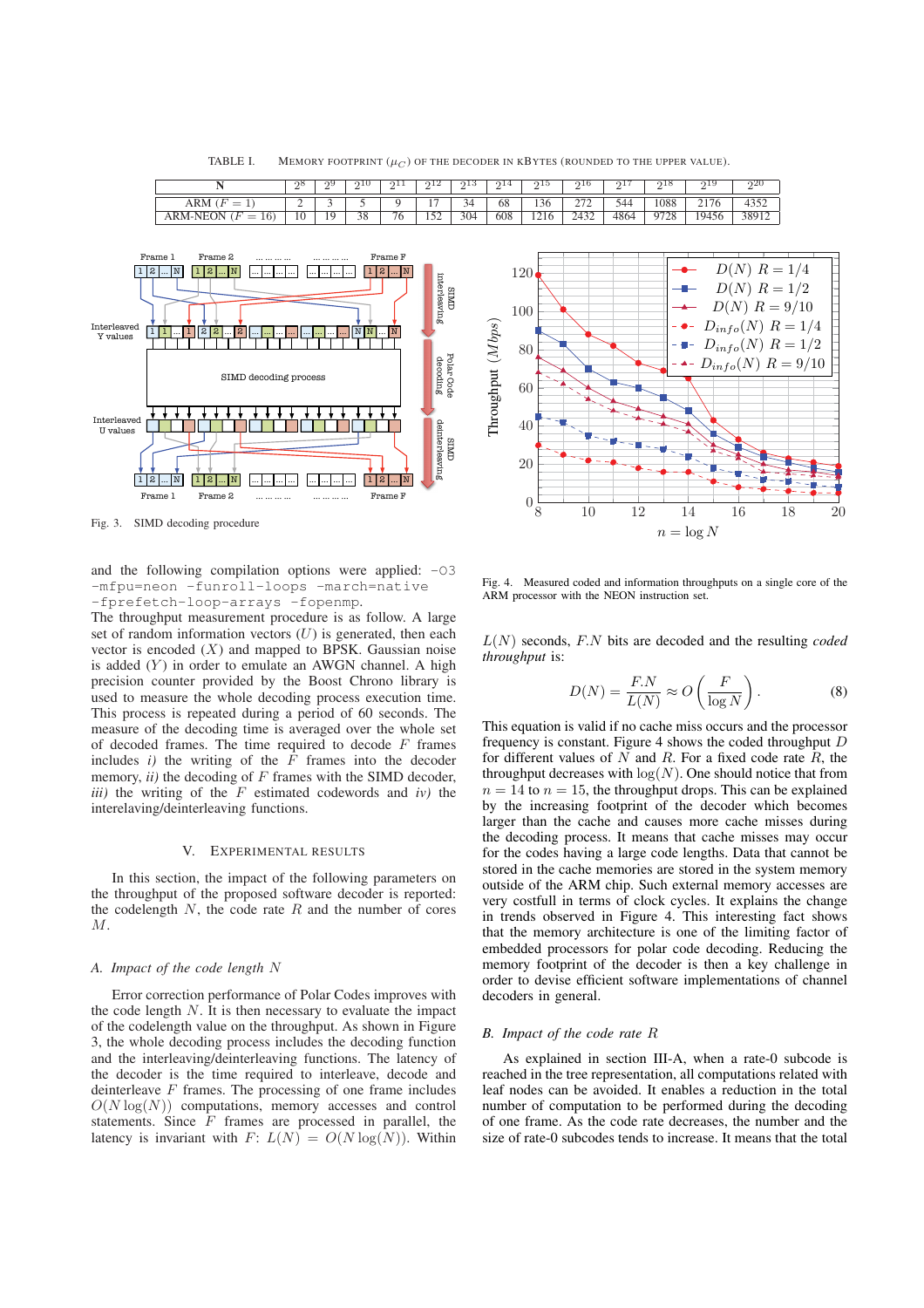

Fig. 5. Coded throughput for different M values.

number of computation is lower for low rate codes. Figure 4 shows the coded throughputs for 3 different code rates:  $R =$  $\{1/4, 1/2, 9/10\}$ . As expected the highest coded throughput is reached by the lowest rate polar code ( $R = 1/4$ ). The coded throughput represents the data rate at the input of the decoder. Another relevant parameter is the *information throughput* that correspond to the information data rate at the output of the decoder:

$$
D_{info}(N) = R.D(N)
$$
\n(9)

The information throughput is also reported in Figure 4. One should notice that the trend is reversed in the sense that the highest information throughput is reached when processing codes with higher code rates  $R$ . It means that the computation reduction induced by lower rate codes is counter balanced by the reduction in code rate.

#### *C. Impact of the multithreading mode*

Modern embedded CPUs include multiple processing cores. The performance of computation intensive algorithms running on a multi-core processor depends on the number of available cores. It is also highly impacted by the memory architecture of the processor. General purpose CPU includes a large amount of memory on 3 levels. For embedded processor, the amount of memory and the number of levels of cache memory are usually lower. It generates more cache misses and limits the speedup brought by multicore processing. In the targeted ARM processor, each of the 4 cores has a dedicated 32KB L1 cache and the 4 cores share a 1MB L2 cache.

OpenMP directives [15] are included in the description of the SC decoder to enable multicore execution. One thread is used per available core. Assuming M cores are available, the M threads are first created, then each core processes  $F = 16$ frames in parallel. Finally threads are synchronized before a new set of F frames is launched. The maximal theoritical<br>speedup  $\alpha_{\text{max}} = M$  could be reached if i) the software speedup  $\alpha_{max} = M$  could be reached if i) the software decoder fits into the dedicated L1 cache *ii*) the synchronization decoder fits into the dedicated L1 cache *ii)* the synchronization time is negligible compared to the decoding time and *iii)* the execution of unrelated tasks (Operating System routine for example) does not interfer with the execution of the program. Obviously these conditions are never met and the obtained speedup is usually lower than  $M$ . Figure 5 shows the measured throughput  $D(N, M)$  of the SC decoder for  $M = \{1, 2, 4\}$  cores and a code rate  $R = 1/2$ . The speedups  $\alpha = D(N, M)/D(N, 1)$  are also reported. A maximum speedup of ∼3 is reached for 256  $\leq N \leq 2048$  and  $M = 4$ . The maximum speedup decreases with N for the three aforementioned reasons. Despite the decreasing speedup, these experiments show that an SC decoder implemented on a multicore embedded processor can reach throughputs superior to 100Mbps for  $256 \leq N \leq 16384$ .

#### VI. COMPARISON WITH SIMILAR WORKS

To the best of our knowledge, this is the first implementation of a software polar decoder on an embedded processor. In this section, the proposed software implementation is compared with LDPC decoders implemented on embedded processors.

## *A. LDPC decoder on an ARM processor*

In [16], the NEON instruction set of an ARM processor is used to decode LDPC codes. The SoC used in this work is a Samsung Exynos 4412. It includes a quad-core Cortex-A9 ARM processor which has characteristics close to the processor used in this work. Indeed, each core has a 32KB L1 data cache and a 32KB L1 instruction cache. Moreover, the four cores share a 1MB unified L2 cache. The maximum working frequency is 1.6 GHz (1.15 times higher than our targeted processor). A Min-sum LDPC decoder is used with 20 iterations of flooding scheduling. The targeted code is the long frame (64K code) of the DVB-S2 standard with rate  $1/\overline{2}$ . The decoding performance of such a decoder is shown in Figure 6. The decoding performance of various rate-1/2 polar codes under SC decoding is also reported. These curves were generated with the proposed software decoder with 8-bit precision fixed-point representation.  $n = 14$  polar code outperforms the decoder implemented in [16]. In terms of throughput the DVB-S2 software decoder has a coded throughput of 3.2 Mbps on 4 cores while our SC decoder run at 48 Mbps on a single core and 100 Mbps on 4 cores. In [16], the throughput is not reported for a larger number of iterations. In order to achieve the performance of the  $N = 64K$  LDPC code with 50 decoding iterations, the polar decoder requires a larger codelength:  $n = 20$  as shown in Figure 6. This polar decoder has a throughput of 16 Mbps on a single core and 33 Mbps on 4 cores. This comparison suggests that polar codes are competitive candidates in terms of error correction performance and throughput when targetting embedded processors.

## *B. LDPC decoder on a Cell processor*

In [17], various LDPC decoders are implemented on a Cell processor for the Wimax standard. This Cell System-on-Chip is composed one PowerPC processor and Syngergistic Processor elements (SPE). This massively parallel system uses a SIMDbased programing model where instructions are parsed and fed into the SPEs from the PowerPC. LDPC decoder implemented